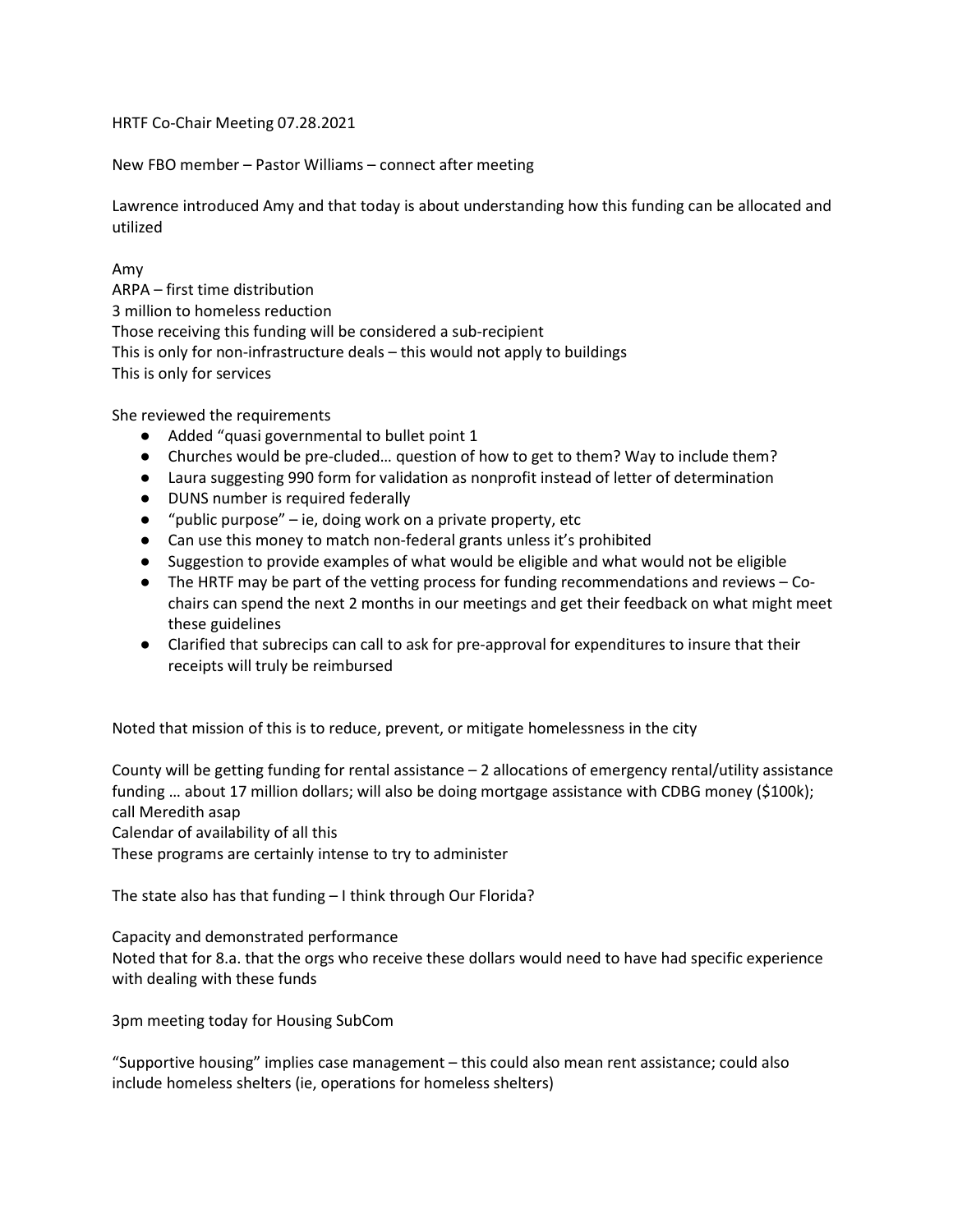Recipients have to be in a qualified census track, median income

Question about physical stock

Another \$2million is being allocated by city to cover rehab, first time home buyer, development incentives (very broad)

Idea about purchasing a hotel as one-stop shop … Amy indicates this would be an allowable use

4.1 million going to county that could be used for physical allocation, rehabs, new builds, etc

Leasing a hotel facility would be an option for this funding we think – Amy will pose the question to treasury Need to talk with Dr. Calvin Avant!

Adding case management, transportation, ID, medicines

Administrative costs are allowable as long as they are documented, but Amy says that typically the federal government calls these excessive; typically 10% for admin

Questions for FBO Sub Com What are the faith based orgs or churches that might not be eligible